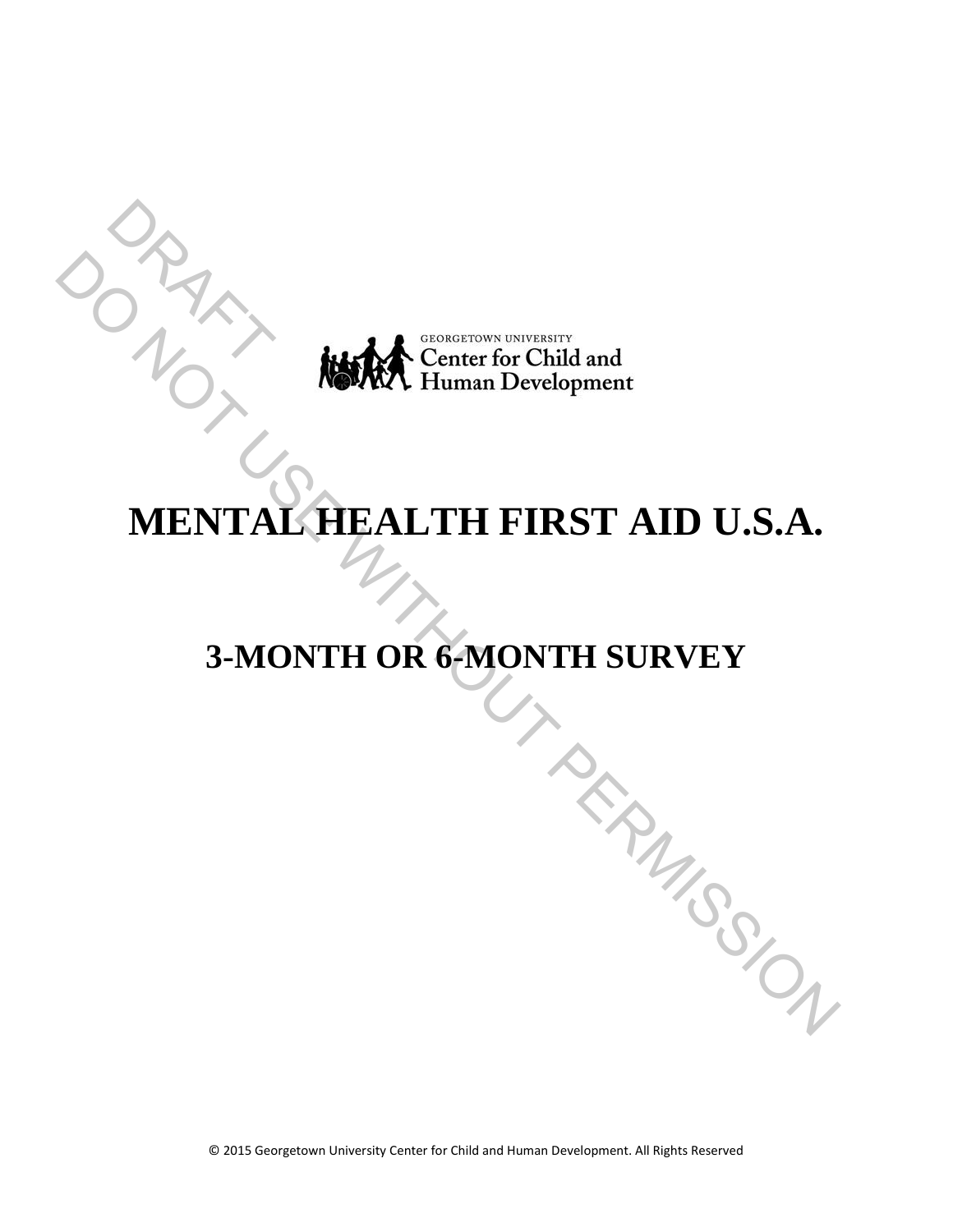**For this survey, please consider the term mental health problem(s) to include a range of signs and symptoms that** *disrupt* **daily functioning:** 

- physical signs (*e.g., changes in normal patterns or appearance*)
- emotional symptoms (*e.g., depressed mood, irritability, excessive worry*)
	- thinking problems (*e.g., racing thoughts, odd ideas, confused thinking*)
	- behavioral signs (*e.g., difficulty concentrating, avoiding feared situations, excessive alcohol and substance use*)
- extreme distress (*e.g., thoughts of suicide or self-harm, experienced or witnessed traumatic event(s) (i.e., events that are perceived to be dangerous and threatens serious injury or death like accidents, domestic violence, physical or sexual abuse, loss of a caregiver, dog bites, shootings, natural disasters, painful medical procedures, etc.*) emotional<br>
thinking pr<br>
behavioral<br>
and substant<br>
extreme divent(s) (i.e.<br>
death like

### A. YOUR PERSONAL BELIEFS

|                | behavioral signs (e.g., difficulty concentrating, avoiding feared situations, excessive alcohol<br>and substance use)                                                                                                                                                                                                                                                |                          |   |   |   |                     |
|----------------|----------------------------------------------------------------------------------------------------------------------------------------------------------------------------------------------------------------------------------------------------------------------------------------------------------------------------------------------------------------------|--------------------------|---|---|---|---------------------|
|                | extreme distress (e.g., thoughts of suicide or self-harm, experienced or witnessed traumatic<br>$event(s)$ (i.e., events that are perceived to be dangerous and threatens serious injury or<br>death like accidents, domestic violence, physical or sexual abuse, loss of a caregiver,<br>dog bites, shootings, natural disasters, painful medical procedures, etc.) |                          |   |   |   |                     |
|                | Throughout the survey, there are a few sections that will ask you to consider the<br>same set of actions or beliefs from different perspectives. Please help us answer<br>each item even though the items may feel repetitive at times.                                                                                                                              |                          |   |   |   |                     |
|                | YOUR PERSONAL BELIEFS                                                                                                                                                                                                                                                                                                                                                |                          |   |   |   |                     |
|                | In this section, we would like to know what YOU BELIEVE about mental<br>health problems. Please select the response that best describes your level of<br>agreement.                                                                                                                                                                                                  |                          |   |   |   |                     |
|                | A1. In general, I believe that I should                                                                                                                                                                                                                                                                                                                              |                          |   |   |   |                     |
|                |                                                                                                                                                                                                                                                                                                                                                                      |                          |   |   |   |                     |
|                |                                                                                                                                                                                                                                                                                                                                                                      | Do not agree at all<br>1 | 2 | 3 | 4 | Strongly agree<br>5 |
| a.             | encourage anyone experiencing a mental health crisis<br>to get professional help.                                                                                                                                                                                                                                                                                    |                          |   |   |   |                     |
|                | b. listen without expressing my judgment to anyone<br>about his/her mental health problem(s).                                                                                                                                                                                                                                                                        |                          |   |   |   |                     |
| $\mathbf{c}$ . | give practical resources (e.g., self-help information,<br>crisis hotline) to anyone experiencing a mental health<br>$problem(s)$ .                                                                                                                                                                                                                                   |                          |   |   |   |                     |
|                | d. ask directly about suicidal thoughts or harm if I<br>suspect anyone is experiencing a mental health crisis.                                                                                                                                                                                                                                                       |                          |   |   |   |                     |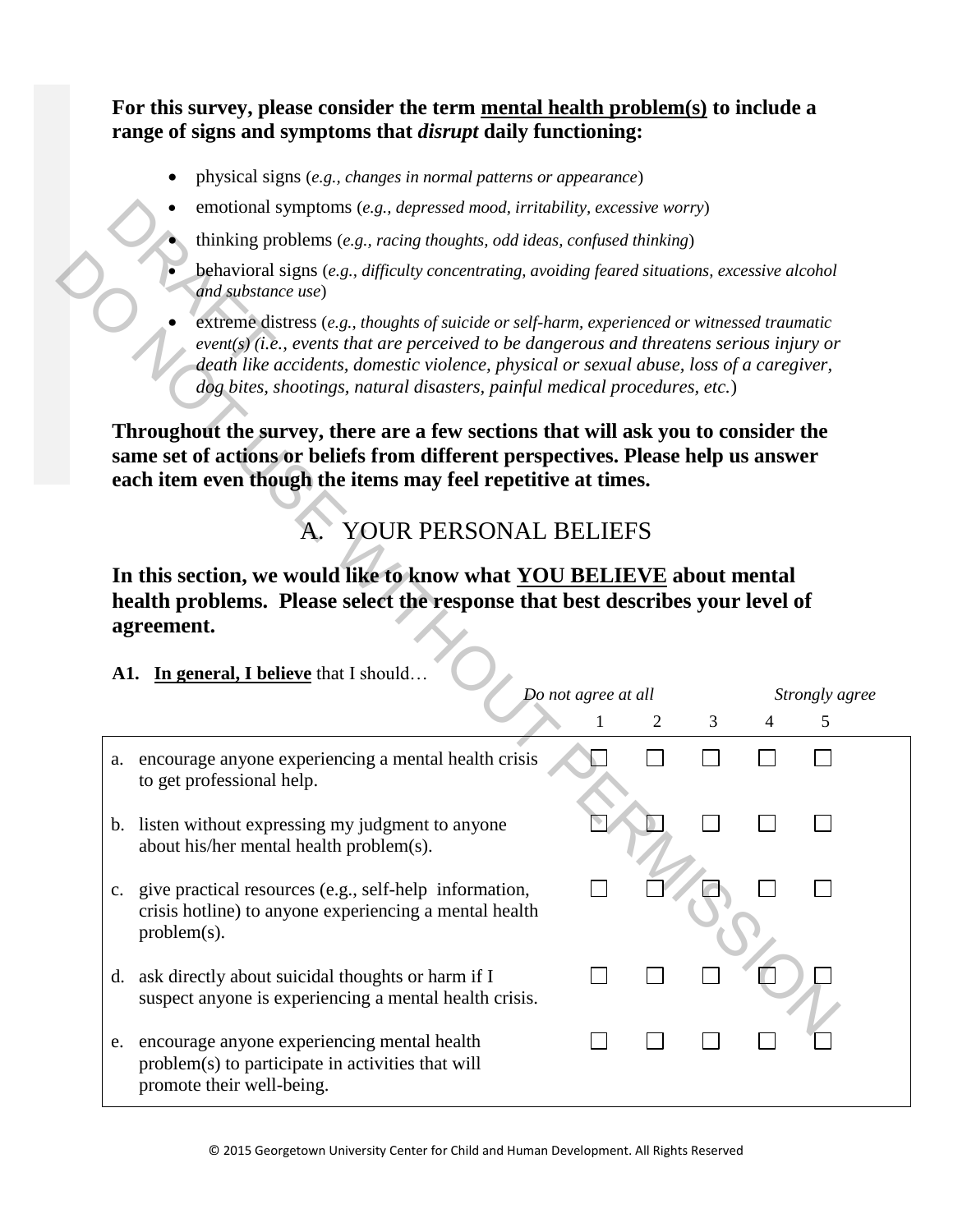A2. In general, I believe that people with mental health problem(s)...

|                                                                                                                             | Do not agree at all | 1 | 2              | 3 | 4 | Strongly agree<br>5 |
|-----------------------------------------------------------------------------------------------------------------------------|---------------------|---|----------------|---|---|---------------------|
| a. are easy to talk with.                                                                                                   |                     |   |                |   |   |                     |
| b. are unpredictable.                                                                                                       |                     |   |                |   |   |                     |
| get better with treatment.                                                                                                  |                     |   |                |   |   |                     |
| d. are dangerous.                                                                                                           |                     |   |                |   |   |                     |
|                                                                                                                             | Do not agree at all |   |                |   |   | Strongly agree      |
|                                                                                                                             |                     | 1 | $\overline{2}$ | 3 | 4 | 5                   |
| A3. If I had a mental health problem(s), I would<br>not tell anyone.                                                        |                     |   |                |   |   |                     |
| A4. If soneone in my family had a mental health<br>problem(s), I would not tell anyone.                                     |                     |   |                |   |   |                     |
| A5. I intend to take action to help anyone address<br>his/her mental health problem(s).                                     |                     |   |                |   |   |                     |
| A6. I intend to reach out and express my concerns<br>to anyone experiencing mental health<br>$problem(s)$ .                 |                     |   |                |   |   |                     |
| A7. I intend to listen without expressing my<br>judgment to anyone I suspect of experiencing a<br>mental health problem(s). |                     |   |                |   |   |                     |
|                                                                                                                             |                     |   |                |   |   | MISSION             |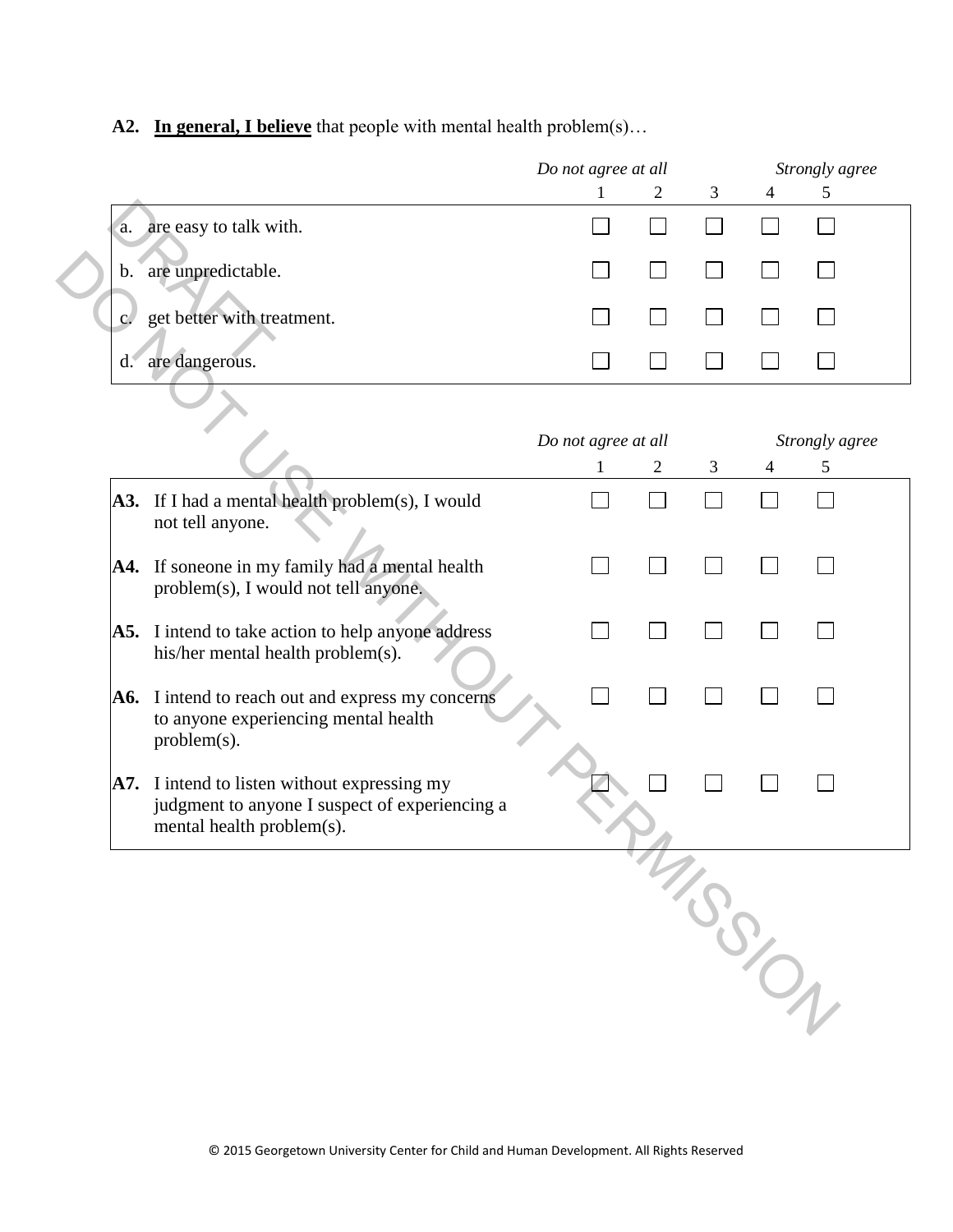### B. YOUR BELIEFS ABOUT MENTAL HEALTH ACTIONS

For each action, please select the response that best describes **HOW DIFFICULT** it is for you to perform that action.

|    |                                                                                                                                                                   | Not at all difficult |                |   |                | Extremely difficult |
|----|-------------------------------------------------------------------------------------------------------------------------------------------------------------------|----------------------|----------------|---|----------------|---------------------|
|    |                                                                                                                                                                   | 1                    | $\overline{2}$ | 3 | $\overline{4}$ | 5                   |
|    | a. Giving practical resources (e,g, self-help<br>information, crisis hotline number) to anyone<br>showing signs and symptoms of a mental health<br>problem(s) is: |                      |                |   |                |                     |
|    | b. Listening to anyone about his/her mental health<br>problem(s) without expressing my judgment is:                                                               |                      |                |   |                |                     |
| c. | Asking anyone experiencing a mental health<br>problem(s) if he or she is thinking about suicide<br>or harm is:                                                    |                      |                |   |                |                     |
| d. | Referring anyone experiencing a mental health<br>problem(s) to a mental health provider is:                                                                       |                      |                |   |                |                     |
|    | e. Encouraging anyone showing signs of a mental<br>health problem(s) to engage in activities that<br>might help decrease symptoms is:                             |                      |                |   |                |                     |
|    |                                                                                                                                                                   |                      |                |   |                | <b>ESSER</b>        |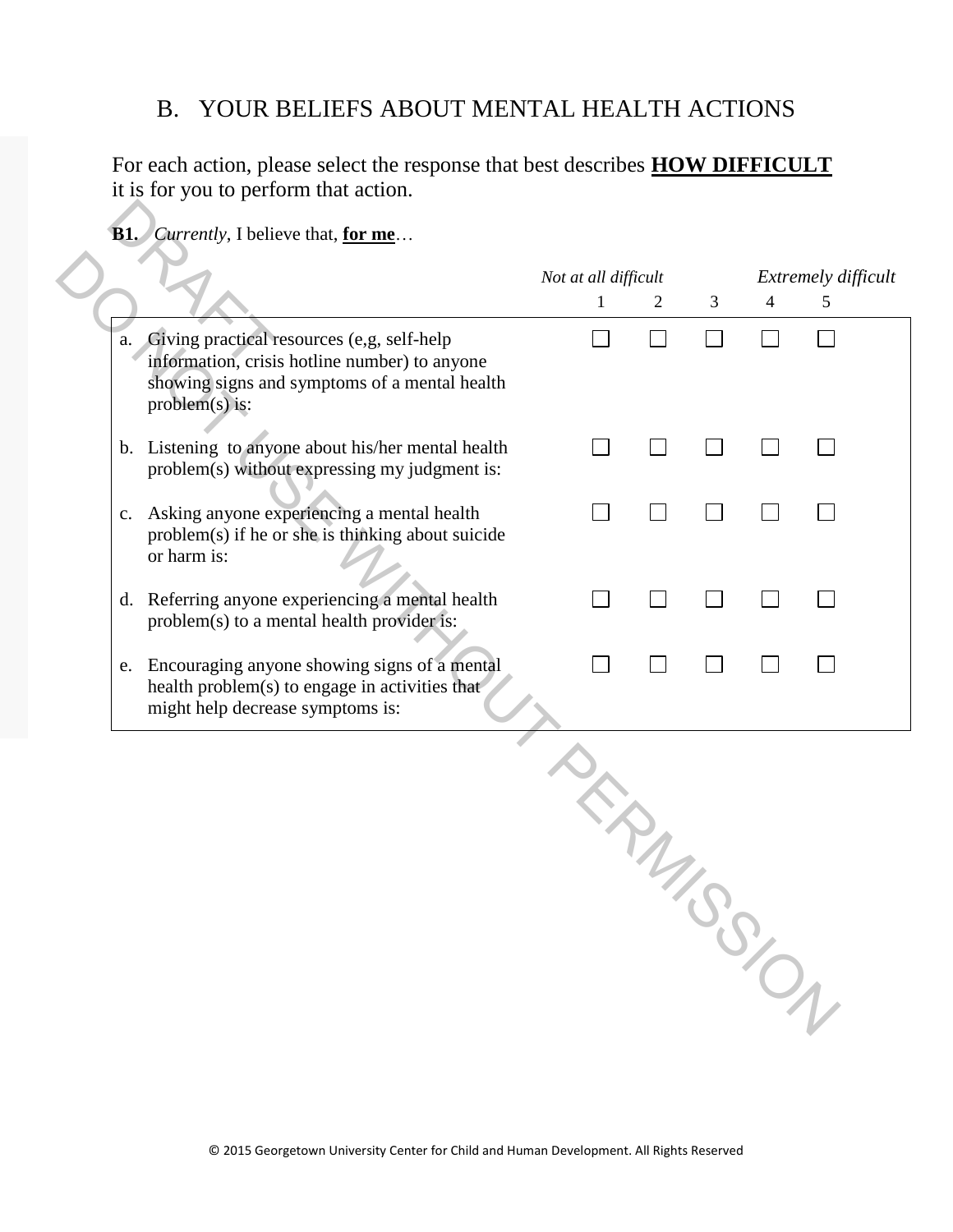For each statement below, please select the response that best describes **YOUR OPINION** about how likely it would be for anyone with a mental health problem(s) to respond to a specific action of yours.

|                                                                                                                                                                                                                                                                                                                                                                                                                                                                       | Not at all likely |   |   |                | Extremely likely |  |
|-----------------------------------------------------------------------------------------------------------------------------------------------------------------------------------------------------------------------------------------------------------------------------------------------------------------------------------------------------------------------------------------------------------------------------------------------------------------------|-------------------|---|---|----------------|------------------|--|
|                                                                                                                                                                                                                                                                                                                                                                                                                                                                       | $\mathbf{1}$      | 2 | 3 | $\overline{4}$ | 5                |  |
| If I express my concerns to any person about<br>the mental health signs and symptoms that he<br>or she is experiencing, it will help that person<br>to seek timely support.<br>judgment, it will help that person talk to me<br>about his/her mental health problem(s).<br>person with such thoughts will feel a sense of<br>relief.<br>providers in the community to any person<br>experiencing mental health problem(s), it will<br>assist that person to get help. |                   |   |   |                |                  |  |
| B2.<br><b>B3.</b> If I listen to any person without expressing my<br>If I ask about suicidal thoughts directly, a<br><b>B4.</b><br><b>B5.</b> If I give information about mental health                                                                                                                                                                                                                                                                               |                   |   |   |                |                  |  |
|                                                                                                                                                                                                                                                                                                                                                                                                                                                                       |                   |   |   |                |                  |  |
|                                                                                                                                                                                                                                                                                                                                                                                                                                                                       |                   |   |   |                |                  |  |
|                                                                                                                                                                                                                                                                                                                                                                                                                                                                       |                   |   |   |                | ICON             |  |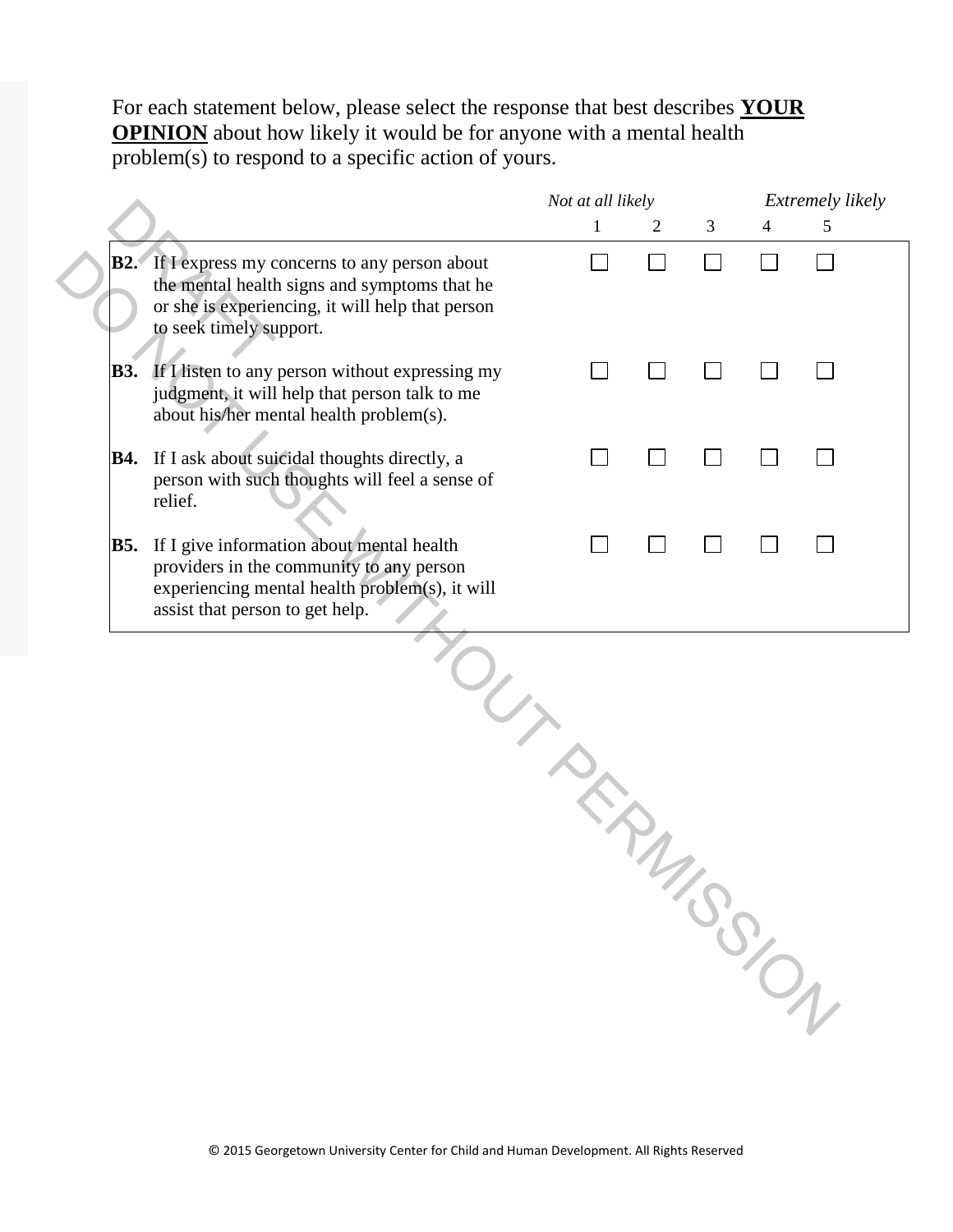We would like to learn from you whether helping anyone with mental health problem(s) would be personally rewarding – in other words, something that would feel *beneficial* to you.

For each action, please select the response that best describes **HOW REWARDING** it is for you to perform that action.

|             |                                                                                                                                                                    | Not at all rewarding |                |   |               | Extremely rewarding |
|-------------|--------------------------------------------------------------------------------------------------------------------------------------------------------------------|----------------------|----------------|---|---------------|---------------------|
|             |                                                                                                                                                                    | 1                    | $\overline{2}$ | 3 | 4             | 5                   |
| a.          | Giving practical resources (e.g., self-help<br>information, crisis hotline number) to anyone<br>showing signs and symptoms of a mental health<br>problem $(s)$ is: |                      |                |   |               |                     |
| $b_{\cdot}$ | Listening to anyone about his/her mental health<br>problem(s) without expressing my judgment is:                                                                   |                      |                |   |               |                     |
| $c_{\cdot}$ | Asking anyone experiencing a mental health<br>problem(s) if he or she is thinking about suicide<br>or harm is:                                                     |                      |                |   |               |                     |
| d.          | Referring anyone experiencing a mental health<br>problem(s) to a mental health provider is:                                                                        |                      |                |   |               |                     |
| e.          | Encouraging anyone showing signs of a mental<br>health problem(s) to engage in activities that<br>might help decrease symptoms is:                                 |                      |                |   |               |                     |
|             |                                                                                                                                                                    |                      |                |   | <b>SSICIL</b> |                     |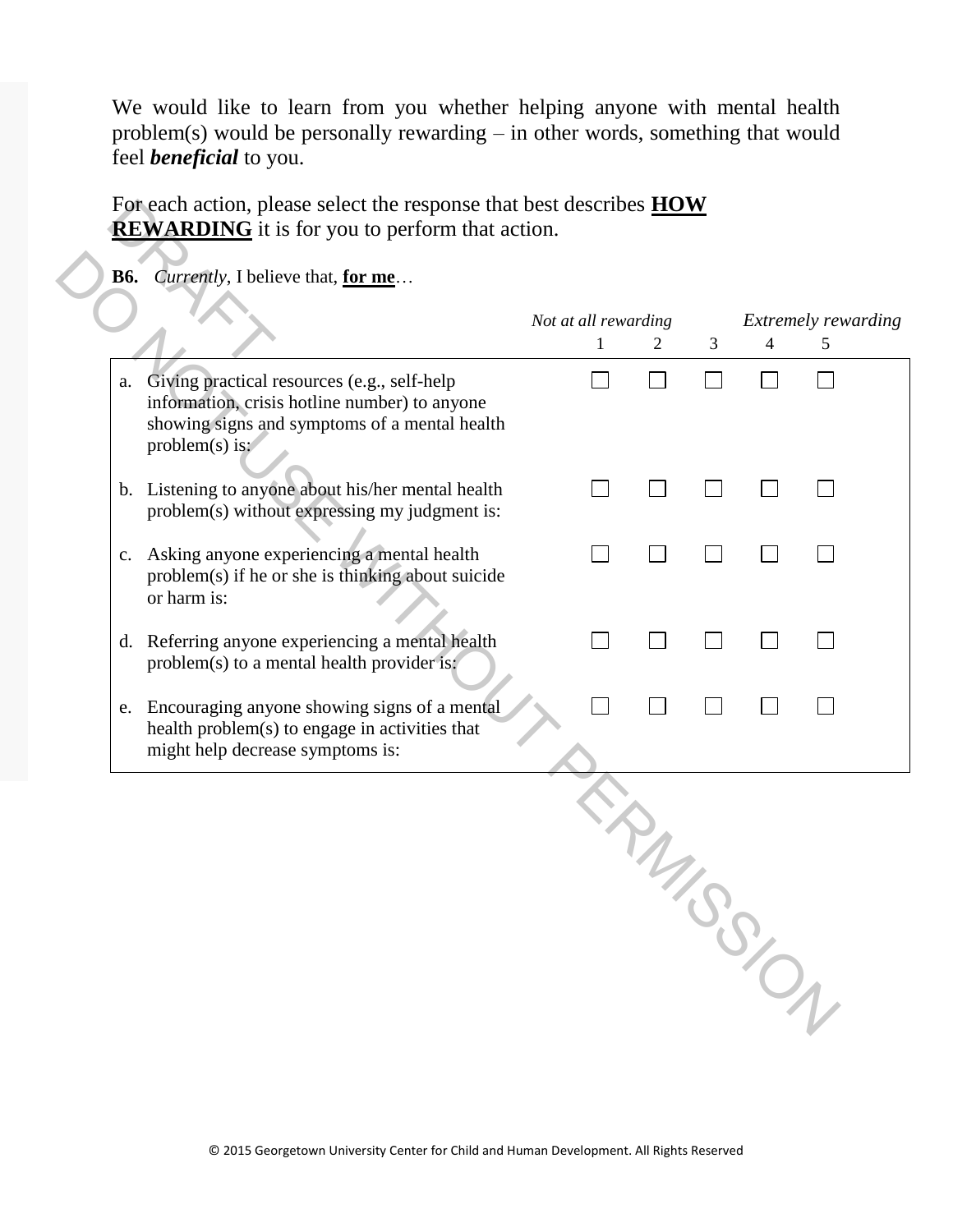### C. YOUR BELIEFS ABOUT PEOPLE IMPORTANT TO YOU

### **In this section, please tell us what you think PEOPLE WHO ARE IMPORTANT TO YOU** *(i.e., people who influence the way you think)* **believe.**

|             |                                                                                                                                           | Do not agree at all |   |   |   | Strongly agree      |
|-------------|-------------------------------------------------------------------------------------------------------------------------------------------|---------------------|---|---|---|---------------------|
|             |                                                                                                                                           | 1                   | 2 | 3 | 4 | 5                   |
| a.          | encourage anyone experiencing a mental health<br>crisis to get professional help.                                                         |                     |   |   |   |                     |
| $b_{\cdot}$ | listen without expressing my judgment to<br>anyone about his/her mental health problem(s).                                                |                     |   |   |   |                     |
|             | c. give practical resources (e.g., self-help<br>information, crisis hotline number) to anyone<br>experiencing a mental health problem(s). |                     |   |   |   |                     |
| d.          | ask directly about suicidal thoughts or harm if I<br>suspect anyone is experiencing a mental health<br>crisis.                            |                     |   |   |   |                     |
| e.          | encourage anyeone experiencing mental health<br>problem(s) to participate in activities that will<br>promote their well-being.            |                     |   |   |   |                     |
| C2.         | In general, people who are important to me believe that people with mental health                                                         |                     |   |   |   |                     |
|             | $problem(s) \dots$                                                                                                                        |                     |   |   |   |                     |
|             |                                                                                                                                           | Do not agree at all |   | 3 | 4 | Strongly agree<br>5 |
|             | a. are easy to talk with.                                                                                                                 |                     |   |   |   |                     |
|             | b. are unpredictable.                                                                                                                     |                     |   |   |   |                     |
|             | c. get better with treatment.                                                                                                             |                     |   |   |   |                     |
|             |                                                                                                                                           |                     |   |   |   |                     |

### **C1. In general, people who are important to me believe** that I should…

### **C2. In general, people who are important to me believe** that people with mental health problem(s)…

|                                      | Do not agree at all | Strongly agree |
|--------------------------------------|---------------------|----------------|
|                                      | 3<br>4              | 5              |
| are easy to talk with.<br>a.         |                     |                |
| are unpredictable.<br>$\mathbf{b}$ . |                     |                |
| c. get better with treatment.        |                     |                |
| are dangerous.<br>d.                 |                     |                |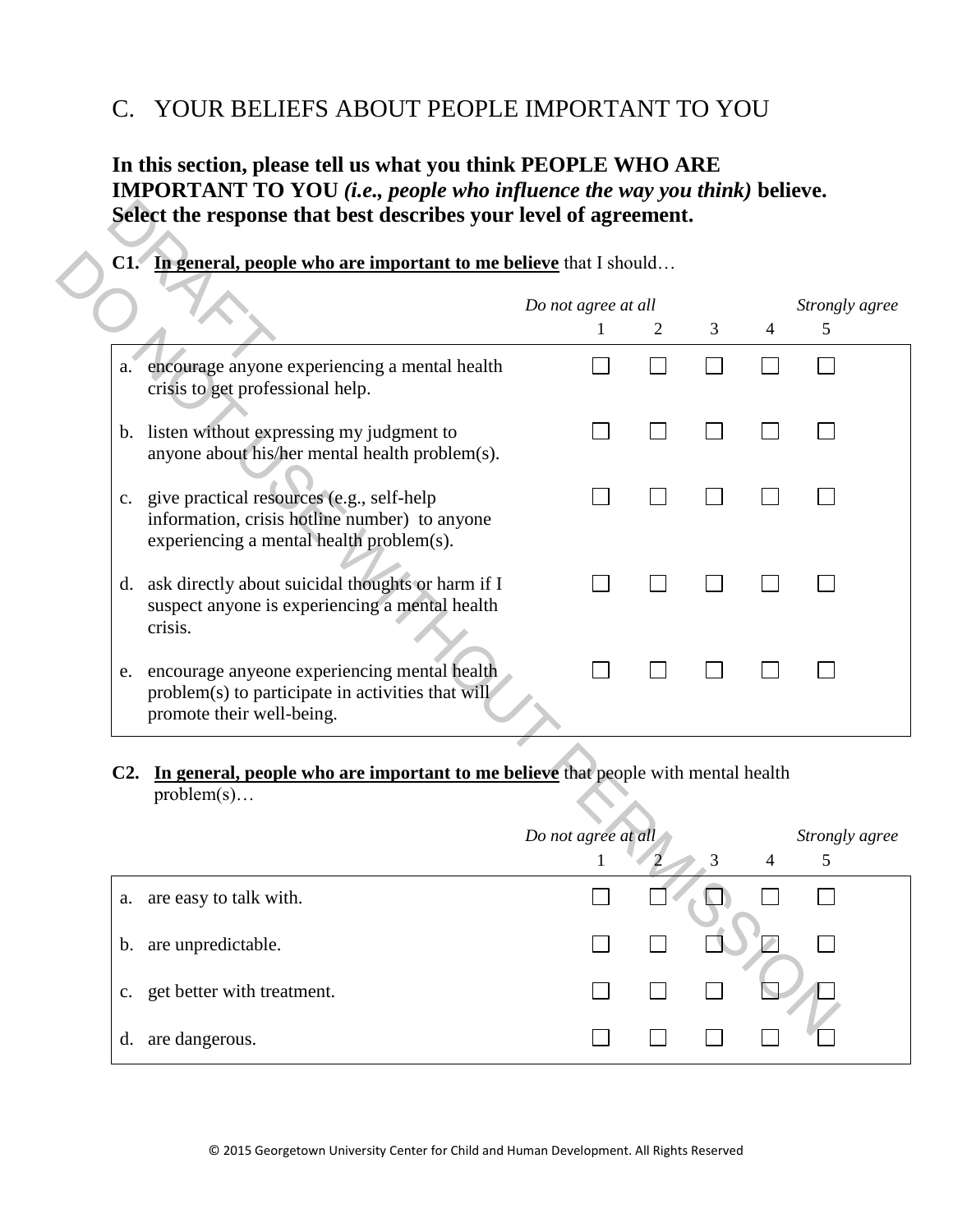### D. YOUR CONFIDENCE IN PERFORMING MENTAL HEALTH **ACTIONS**

Please select the response that best describes your level of agreement with the

|    | <b>D1.</b> Currently, I am confident that $I can$                                                                                                                                                                                                                                                                                               | Do not agree at all |   |   |   | Strongly agree |
|----|-------------------------------------------------------------------------------------------------------------------------------------------------------------------------------------------------------------------------------------------------------------------------------------------------------------------------------------------------|---------------------|---|---|---|----------------|
|    |                                                                                                                                                                                                                                                                                                                                                 | 1                   | 2 | 3 | 4 | 5              |
| a. | assist a person who may be dealing with a<br>mental health problem(s) to seek professional<br>help.                                                                                                                                                                                                                                             |                     |   |   |   |                |
|    | b. provide practical resources (e.g., self-help<br>information, crisis hotline number) to help<br>anyone who may have a mental health<br>$problem(s)$ .                                                                                                                                                                                         |                     |   |   |   |                |
|    | c. recognize the signs and symptoms of mental<br>health problem(s) in anyone.                                                                                                                                                                                                                                                                   |                     |   |   |   |                |
| d. | ask a person directly whether he/she is<br>considering killing her/himself.                                                                                                                                                                                                                                                                     |                     |   |   |   |                |
| e. | de-escalate a situation where anyone is agitated<br>or aggressive.                                                                                                                                                                                                                                                                              |                     |   |   |   |                |
| f. | ask anyone directly about experiencing or<br>witnessing a traumatic event(s)<br>(i.e., events that are perceived to be dangerous and<br>threatens serious injury or death like accidents, domestic<br>violence, physical or sexual abuse, loss of a caregiver,<br>dog bites, shootings, natural disasters, painful medical<br>procedures, etc.) |                     |   |   |   |                |
| g. | listen without expressing my judgement to<br>anyone in distress.                                                                                                                                                                                                                                                                                |                     |   |   |   |                |
| h. | correct misconceptions in others about mental<br>health and mental illness.                                                                                                                                                                                                                                                                     |                     |   |   |   |                |
| i. | suggest supportive and self-help strategies to<br>anyone with mental health problem(s).                                                                                                                                                                                                                                                         |                     |   |   |   |                |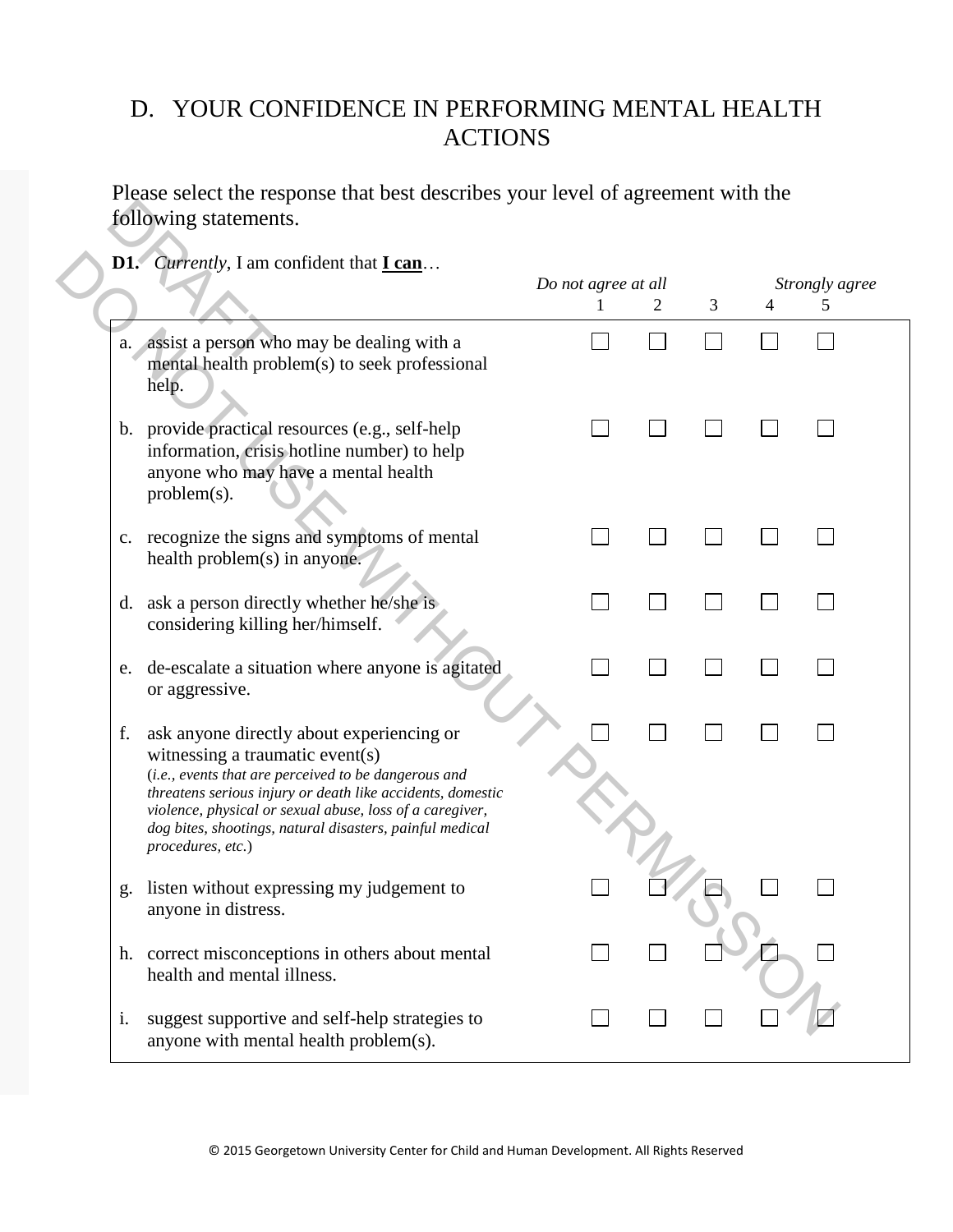For each statement below, please select the response that best describes the **LIKELIHOOD** that you would carry out the following actions *currently*.

|     |                                                                                                                                                                      | Not at all likely |  |   |   | Extremely likely |         |
|-----|----------------------------------------------------------------------------------------------------------------------------------------------------------------------|-------------------|--|---|---|------------------|---------|
|     |                                                                                                                                                                      |                   |  | 2 | 3 | 4                | 5       |
|     | <b>D2.</b> I will approach anyone with a mental health<br>problem(s) if I feel I have the knowledge to<br>talk to him/her about their problem.                       |                   |  |   |   |                  |         |
| D3. | I will help anyone with a mental health<br>problem(s) if I have practice in asking about<br>suicidal thoughts or harm.                                               |                   |  |   |   |                  |         |
| D4. | I will talk to anyone about their mental health<br>$problem(s)$ , if he/she is willing to talk to me<br>about the problem.                                           |                   |  |   |   |                  |         |
|     | <b>D5.</b> I will recommend getting help from a mental<br>health provider to anyone experiencing a<br>mental problem(s) if I know the resources in<br>the community. |                   |  |   |   |                  |         |
| D6. | I will encourage anyone experiencing a mental<br>health problem(s) to use self-help strategies if I<br>knew which strategies to recommend.                           |                   |  |   |   |                  |         |
|     | <b>D7.</b> I will help anyone experiencing mental health<br>symptom(s) to find supports if I know the<br>resources available in the community.                       |                   |  |   |   |                  |         |
|     |                                                                                                                                                                      |                   |  |   |   |                  | MISSION |
|     |                                                                                                                                                                      |                   |  |   |   |                  |         |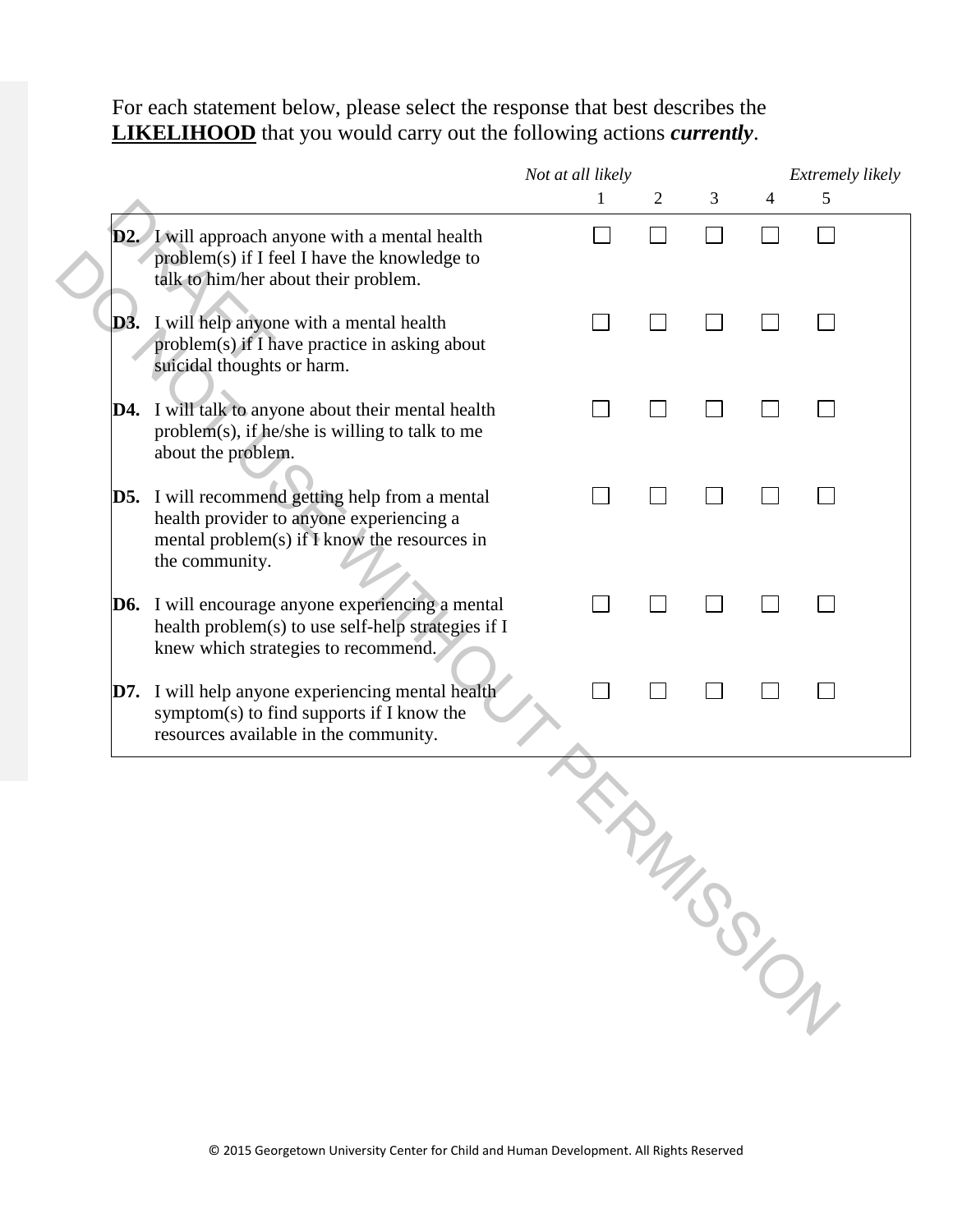### E. YOUR AGREEMENT WITH VARIOUS ASPECTS OF MENTAL HEALTH

# **Please select the response that best describes your level of agreement with the**

|     |                                                                                                                          | Do not agree | Agree | Don't know           |
|-----|--------------------------------------------------------------------------------------------------------------------------|--------------|-------|----------------------|
| E1. | At least 1 in 5 people in the US have one or more<br>mental health disorder(s) in any one year.                          |              |       |                      |
| E2. | Around half of mental disorders start during<br>childhood or adolescence.                                                |              |       |                      |
| E3. | It is not a good idea to ask people if they are<br>feeling suicidal in case you put the idea in their<br>head.           |              |       |                      |
| E4. | Use of alcohol or other drugs increases the risk of<br>suicide or harm.                                                  |              |       |                      |
| E5. | Schizophrenia is one of the most common mental<br>disorders in the US.                                                   |              |       |                      |
| E6. | Depression can increase a young person's risk<br>taking behavior (e.g., reckless driving, risky<br>sexual involvements). |              |       |                      |
| E7. | When talking to people with eating disorders, it is<br>important to criticize their body size.                           |              |       |                      |
| E8. | Exposure to traumatic event(s) is a risk factor in<br>almost every type of mental illness.                               |              |       | $O_{\!\!{\cal V}_n}$ |
| E9. | Males complete suicide four times more<br>frequently than females.                                                       |              |       |                      |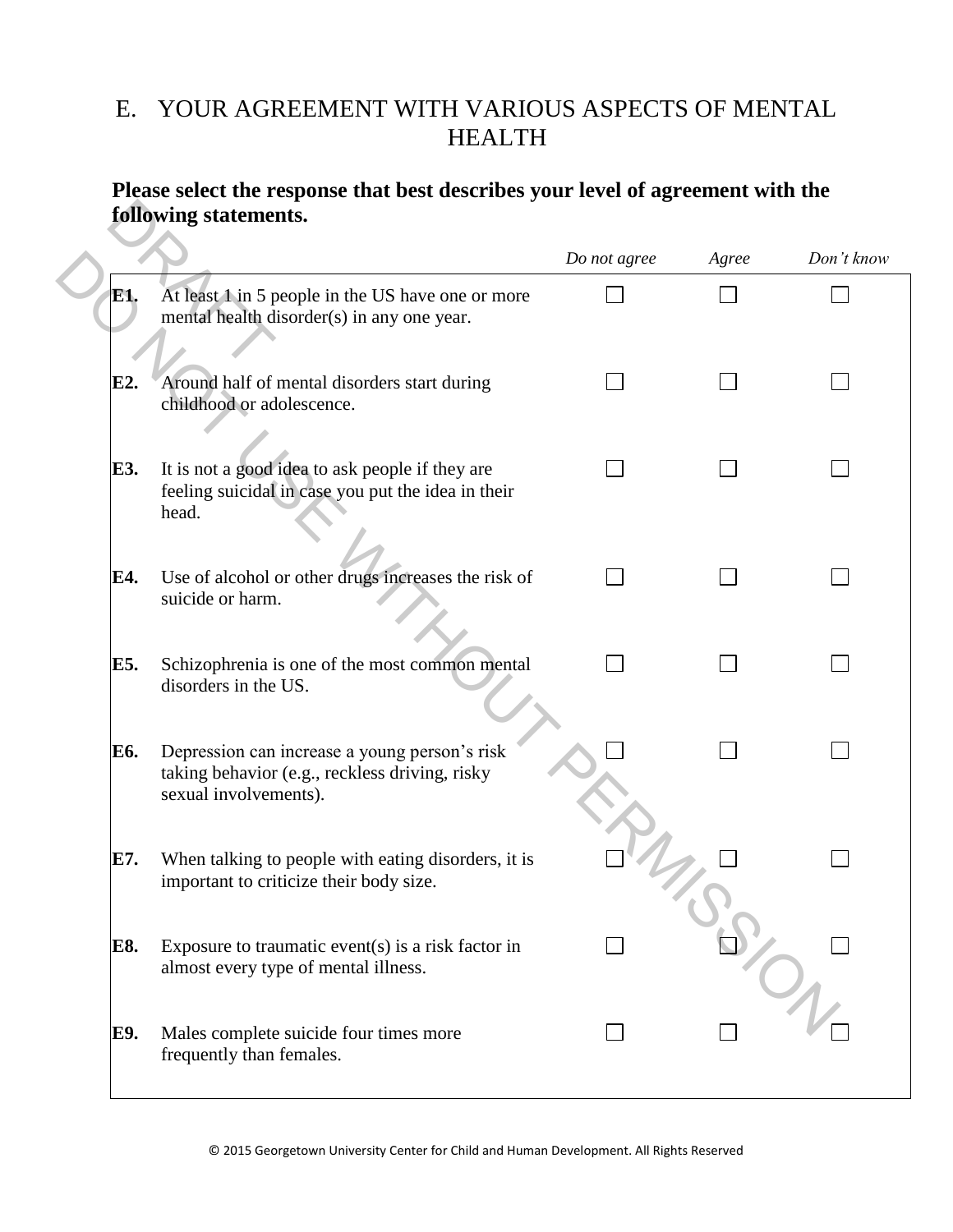|      |                                                                                                                                   | Do not agree        | Agree | Don't know |
|------|-----------------------------------------------------------------------------------------------------------------------------------|---------------------|-------|------------|
|      | E10. People with psychosis are more at risk of being<br>victims of violent crimes.                                                |                     |       |            |
| E11. | When difficulties are encountered, youth tend to<br>be quite resilient.                                                           |                     |       |            |
|      | E12. Physical symptoms such as fast breathing,<br>dizziness, or shaking could be signs of a panic<br>attack.                      |                     |       |            |
|      | E13. Emotional symptoms such as excessive anger,<br>depressed mood, or hopelessness can be signs of<br>a young person's distress. |                     |       |            |
|      | E14. Two significant risk factors of suicide are having<br>an organized plan and having had a previous<br>attempt.                |                     |       |            |
|      | E15. Anxiety disorders are the least common mental<br>health disorders in the US.                                                 |                     |       |            |
|      |                                                                                                                                   | <b>ENTRY SON DR</b> |       |            |
|      |                                                                                                                                   |                     |       |            |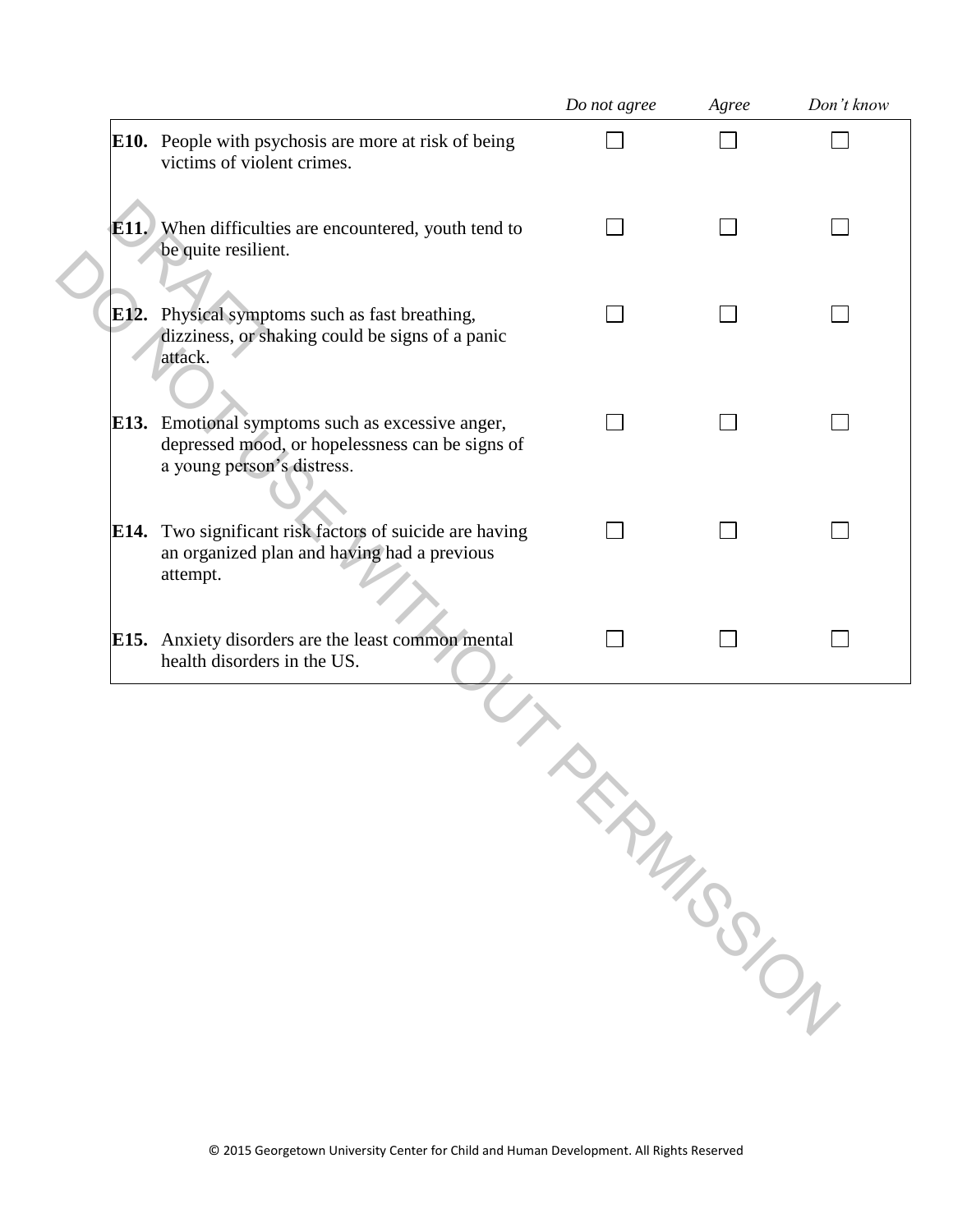### F. YOUR PERSONAL EXPERIENCES

### **Please provide the response that best reflects your experience(s) in the past 3 months.**

### **F1. In the past 3 months**, have you encountered anyone displaying the following *mental health related signs and symptoms*:

|    |                                                                                                                                                                                                                                                                                                                   | Yes/no                       | If yes, how<br>many people?                    |
|----|-------------------------------------------------------------------------------------------------------------------------------------------------------------------------------------------------------------------------------------------------------------------------------------------------------------------|------------------------------|------------------------------------------------|
| a. | Physical signs like significant changes in normal patterns<br>or appearance?                                                                                                                                                                                                                                      | Y<br> N                      | $1-2$<br>$3-4$<br>$5 - 6$<br>$7 - 8$<br>$9+$   |
|    | b. Emotional symptoms like depressed mood, irritability,<br>excessive anxiety or worry?                                                                                                                                                                                                                           | Y<br>$\mathbf N$             | $1 - 2$<br>$3-4$<br>$5 - 6$<br>$7 - 8$<br>$9+$ |
| c. | Thinking problems like self-blame, racing thoughts, or<br>odd ideas?                                                                                                                                                                                                                                              | Y<br>N                       | $1 - 2$<br>$3-4$<br>$5 - 6$<br>$7 - 8$<br>$9+$ |
| d. | Behavioral signs like frequent crying, withdrawal,<br>aggression, phobias, excessive use of alcohol or drugs?                                                                                                                                                                                                     | Y<br>$\mathbf N$             | $1 - 2$<br>$3-4$<br>$5 - 6$<br>$7 - 8$<br>$9+$ |
| e. | Thoughts of suicide or self-harm?                                                                                                                                                                                                                                                                                 | Y<br>N                       | $1 - 2$<br>$3-4$<br>$5 - 6$<br>$7 - 8$<br>$9+$ |
| f. | Experiencing or witnessing a traumatic event(s) $(i.e.,$<br>events that are perceived to be dangerous and threatens serious<br>injury or death like accidents, domestic violence, physical or sexual<br>abuse, loss of a caregiver, dog bites, shootings, natural disasters,<br>painful medical procedures, etc.) | N                            | $1 - 2$<br>$3-4$<br>$5 - 6$<br>$7 - 8$<br>$9+$ |
| g. | Changes in normal behaviors that disrupt daily<br>functioning in school, social settings, work, etc?                                                                                                                                                                                                              | Y<br>$\overline{\mathbf{N}}$ | $1 - 2$<br>$3-4$<br>$5 - 6$<br>$7 - 8$<br>$9+$ |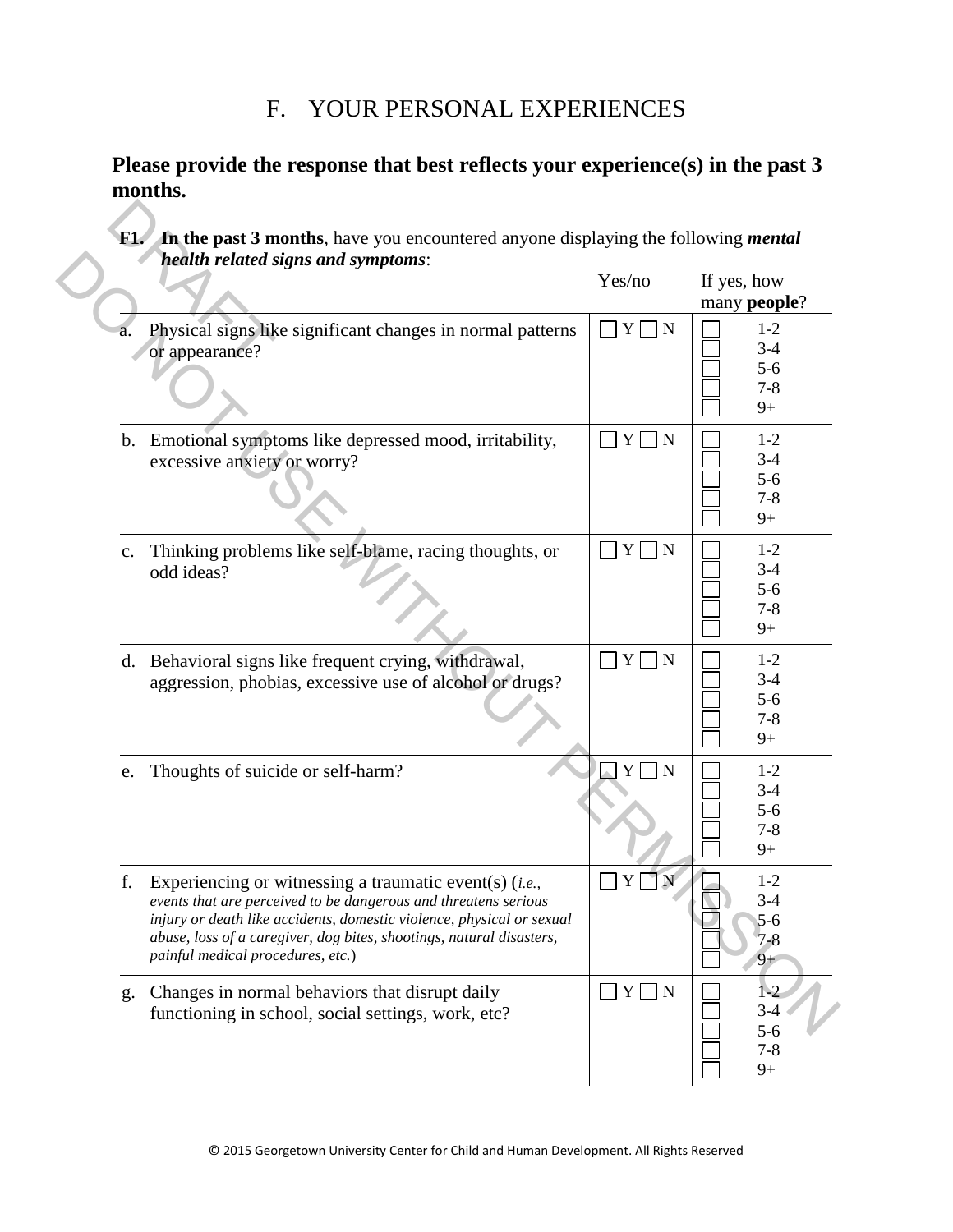ORANY DO NOT USE WITHOUT PERMISSION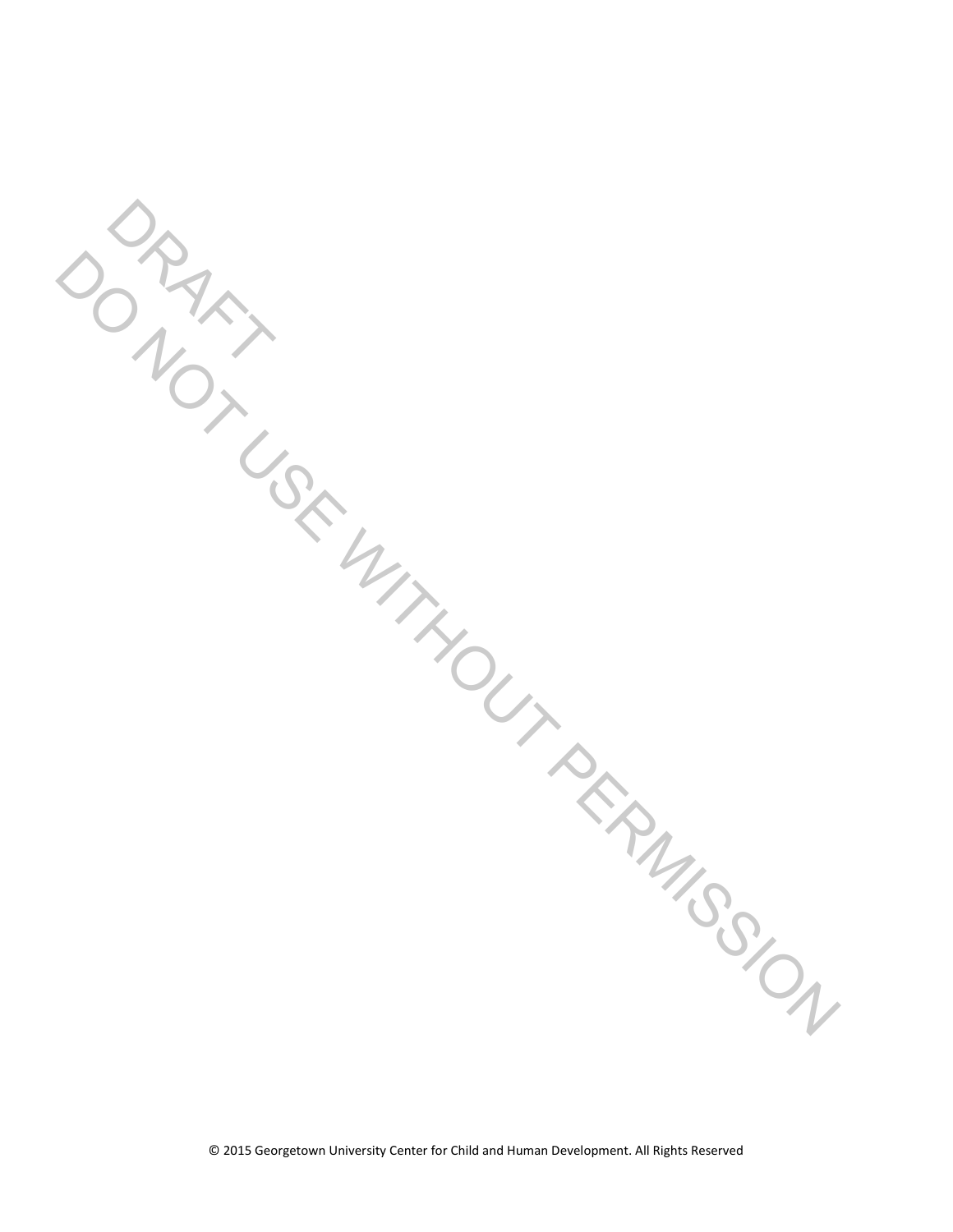- **F2. In the past 3 months**, how many **people** have you referred to services and supports? None  $\rightarrow$  **SKIP TO F3** 
	- 1-2
	- 3-4
	- 5-6
	- 7-8  $9+$

# **If you indicated** *at least 1 person***, what type(s) of services and supports did you refer the person(s) to?** (*Mark all that apply.*)  $\begin{array}{r} 5-6 \\ 7-8 \\ 9+ \\ \end{array}$ <br>
If you indicated<br>
the person(s) to<br>  $\begin{array}{r} \text{Mental} \\ \text{course} \end{array}$ The propison of the *Interior* and types) of services and supports did you refer<br>the pressume) to *Ustar all heat* rapply.)<br>The propison of the *December (e.g., psychologist*, social worker, substance abuse<br>connector, etc.

- Mental health provider (e.g., psychologist, social worker, substance abuse counselor, etc.)
- Medical provider (e.g., family doctor, pediatrician, internist, etc.)
	- Community mental health agency providing mental health services
	- $\Box$  Private practice providing mental health counseling
	- National crisis hotline phone number
	- Local crisis hotline phone number
	- □ Local hospital (including emergerncy room)
	- $\Box$  Clergy (including church member, ministry, pastor, parish staff, etc.)
	- Local support groups
	- Self-help information or strategies (e.g., books, websites, yoga, meditation, etc.)
	- Other (*Please specify*): \_\_\_\_\_\_\_\_\_\_\_\_\_\_\_\_\_\_\_\_\_\_\_\_\_\_\_\_\_\_\_\_\_\_\_\_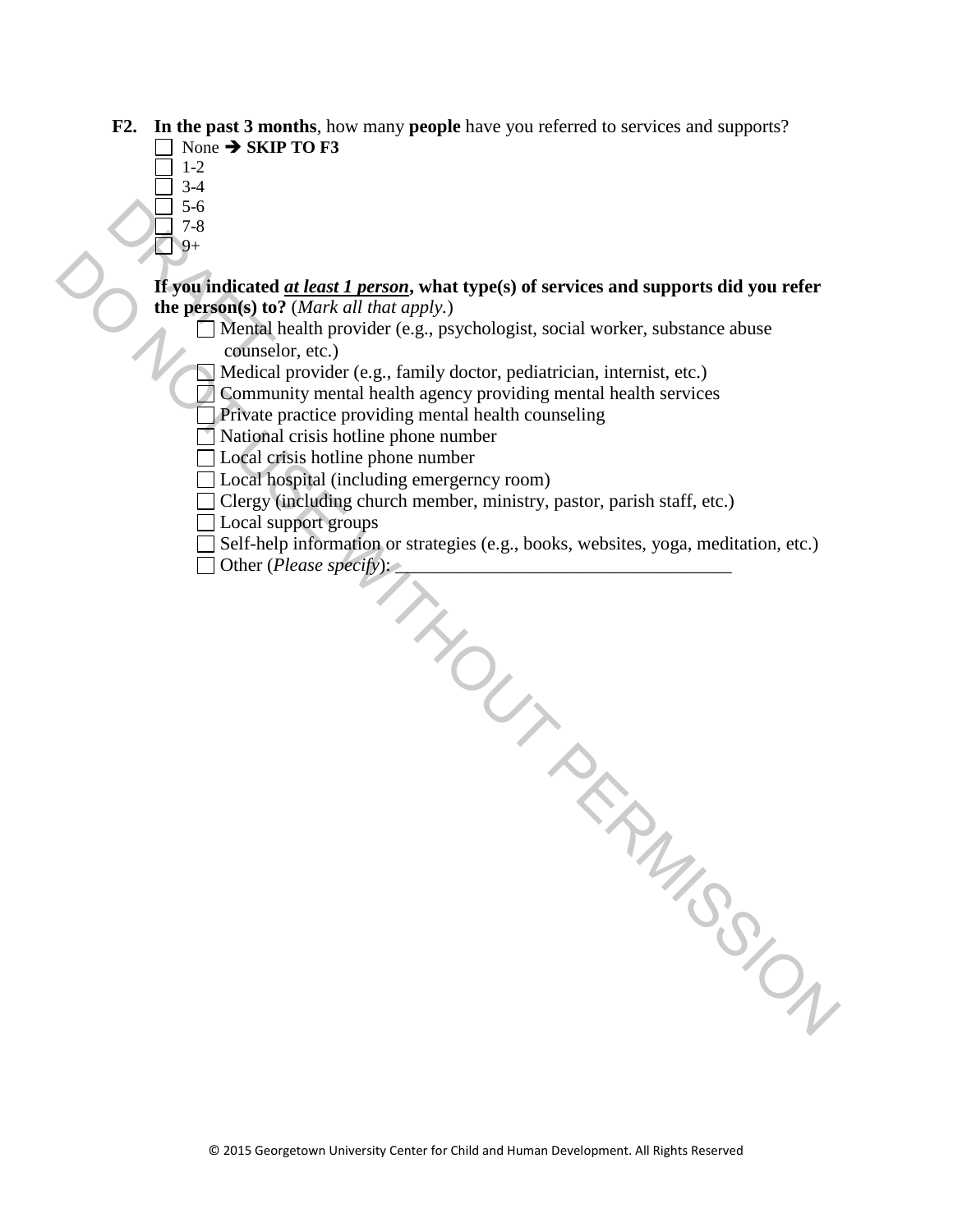**F3. In the past 3 months**, have you reached out to anyone who you believe has a mental health problem(s) in *any of the ways listed below*:

|                                                                                     | Yes/no                | If yes, how<br>many people?                  |
|-------------------------------------------------------------------------------------|-----------------------|----------------------------------------------|
| a. Brought up signs and symptoms that you recognize                                 | $Y \square N$         | $1 - 2$<br>$3-4$<br>$5-6$<br>$7 - 8$<br>$9+$ |
| b. Assessed the situation for the presence of a crisis                              | $Y \vert$<br>$\neg N$ | $1 - 2$<br>$3-4$<br>$5-6$<br>$7 - 8$<br>$9+$ |
| Spent time listening to someone without expressing<br>$c_{\cdot}$<br>your judgment. | Y<br>$\Box$ N         | $1-2$<br>$3-4$<br>$5-6$<br>$7 - 8$<br>$9+$   |
| d. Helped someone to calm down                                                      | $Y \square N$         | $1 - 2$<br>$3-4$<br>$5-6$<br>$7 - 8$<br>$9+$ |
| Called a crisis hotline or service for someone<br>e.                                | $Y \cap N$            | $1 - 2$<br>$3-4$<br>$5-6$<br>$7 - 8$<br>$9+$ |
| f.<br>Offered emotional support                                                     | Y<br>$\neg N$         | $1 - 2$<br>$3-4$<br>$5-6$<br>$7 - 8$<br>$9+$ |
| Suggested options for getting help<br>g.                                            | $Y \square N$         | $1 - 2$<br>$3 - 4$<br>$5-6$<br>$7-8$<br>$9+$ |
| Talked to someone about his/her suicidal thoughts<br>h.                             | $Y \Box N$            | $1 - 2$<br>$3-4$<br>$5-6$<br>$7 - 8$<br>$9+$ |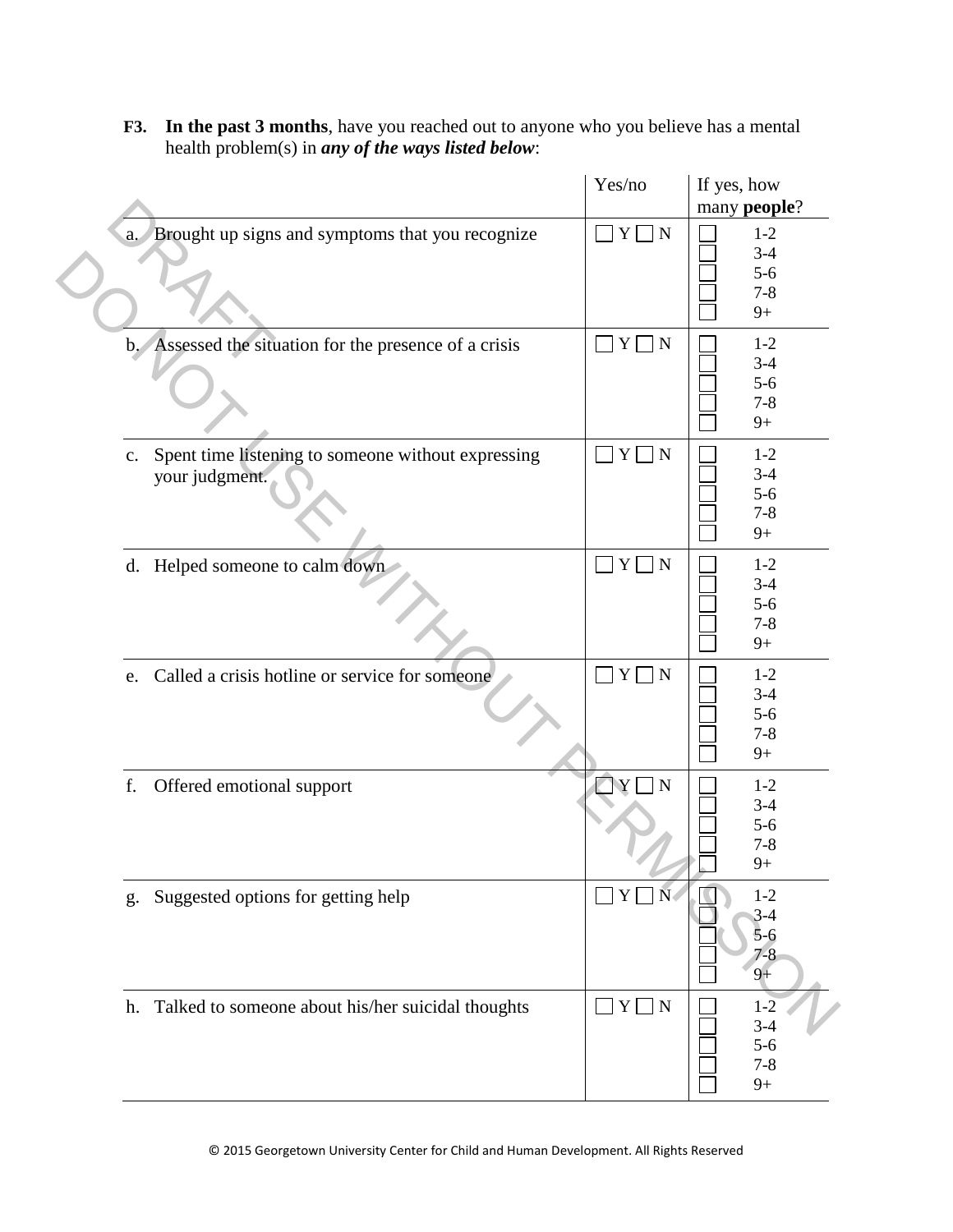**F3. In the past 3 months**, have you reached out to anyone who you believe has a mental health problem(s) in *any of the ways listed below*:

|                                                                 | Yes/no                        | If yes, how<br>many people?                     |
|-----------------------------------------------------------------|-------------------------------|-------------------------------------------------|
| Encouraged someone to seek professional help                    | $Y \Box Y$                    | $1 - 2$<br>$3-4$<br>$5-6$<br>$7 - 8$<br>$9+$    |
| $\mathbf{j}$ .<br>Encouraged someone to get other supports      | $Y \square N$                 | $1 - 2$<br>$3-4$<br>$5-6$<br>$7 - 8$<br>$9+$    |
| k. Helped identify others who may be able to help the<br>person | $Y \square N$                 | $1-2$<br>$3-4$<br>$5-6$<br>$7 - 8$<br>$9+$      |
| Engaged family members to help<br>1.                            | $Y \square N$                 | $1-2$<br>$3-4$<br>$5-6$<br>$7 - 8$<br>$9+$      |
| m. Recommended self-help strategies                             | $Y \vert$<br>$\blacksquare$ N | $1 - 2$<br>$3-4$<br>$5-6$<br>$7 - 8$<br>$9+$    |
| Gave someone information about his/her problem(s)<br>n.         | $Y \Box N$                    | $1-2$<br>$3-4$<br>$5-6$<br>$7 - 8$<br>$9+$      |
| o. Gave someone information about local services                | Y                             | $1 - 2$<br>$3-4$<br>$5 - 6$<br>$7-8$<br>$9^{+}$ |
| p. Made someone an appointment for services                     | $Y \Box Y$                    | $1 - 2$<br>3-4<br>$5 - 6$<br>$7 - 8$<br>$9+$    |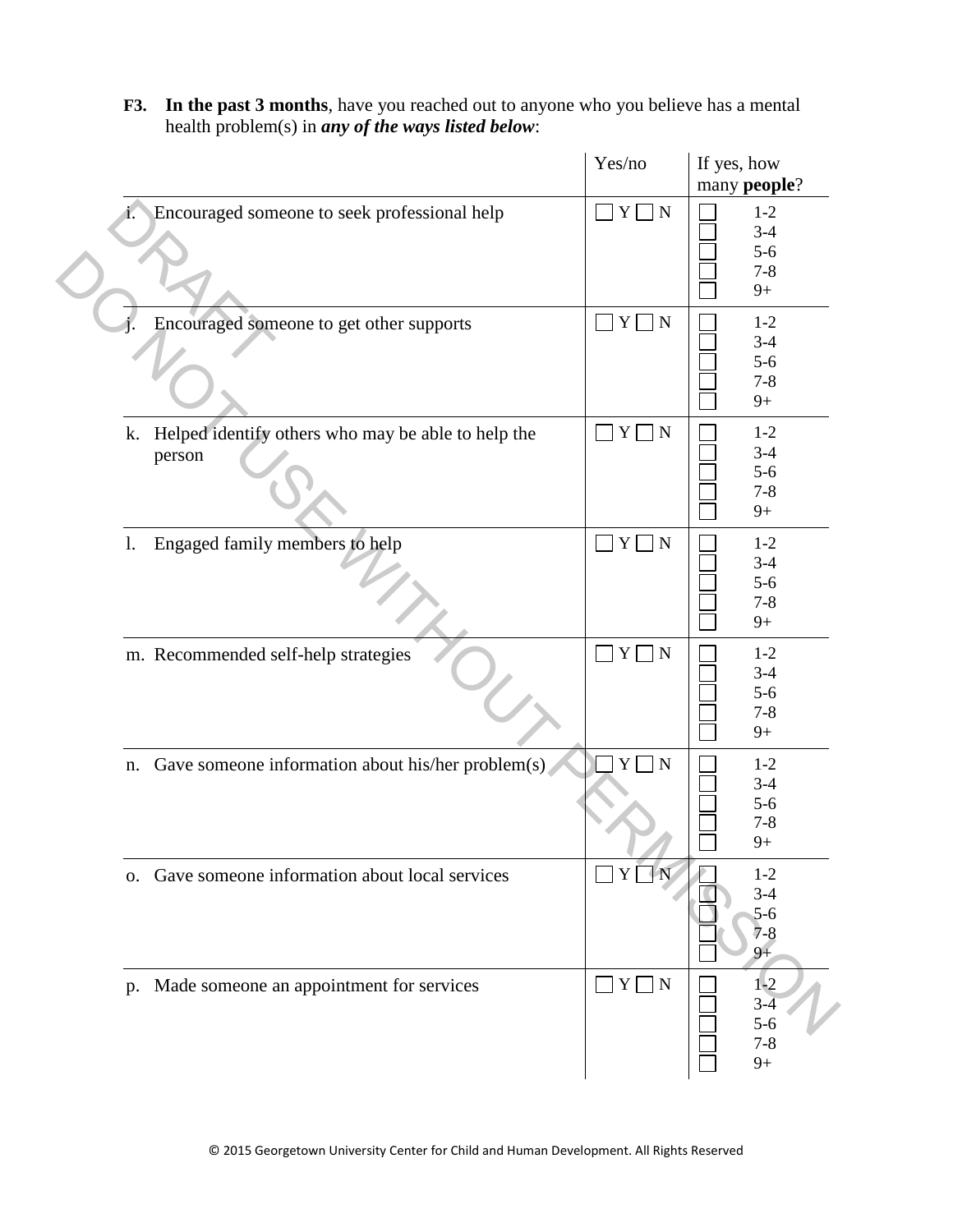**F4.** Please tell us any other steps that you may have taken in reaching out or intervening on behalf of someone whom you suspected of experiencing mental health related difficulties.

**F5.** In the past 3 months, because of my Mental Health First Aid training, ...

 \_\_\_\_\_\_\_\_\_\_\_\_\_\_\_\_\_\_\_\_\_\_\_\_\_\_\_\_\_\_\_\_\_\_\_\_\_\_\_\_\_\_\_\_\_\_\_\_\_\_\_\_\_\_\_\_\_\_\_\_\_\_\_\_\_\_\_\_\_\_\_\_ \_\_\_\_\_\_\_\_\_\_\_\_\_\_\_\_\_\_\_\_\_\_\_\_\_\_\_\_\_\_\_\_\_\_\_\_\_\_\_\_\_\_\_\_\_\_\_\_\_\_\_\_\_\_\_\_\_\_\_\_\_\_\_\_\_\_\_\_\_\_\_\_ \_\_\_\_\_\_\_\_\_\_\_\_\_\_\_\_\_\_\_\_\_\_\_\_\_\_\_\_\_\_\_\_\_\_\_\_\_\_\_\_\_\_\_\_\_\_\_\_\_\_\_\_\_\_\_\_\_\_\_\_\_\_\_\_\_\_\_\_\_\_\_\_ \_\_\_\_\_\_\_\_\_\_\_\_\_\_\_\_\_\_\_\_\_\_\_\_\_\_\_\_\_\_\_\_\_\_\_\_\_\_\_\_\_\_\_\_\_\_\_\_\_\_\_\_\_\_\_\_\_\_\_\_\_\_\_\_\_\_\_\_\_\_\_\_  $\blacktriangle$  . The contract of the contract of the contract of the contract of the contract of the contract of the contract of the contract of the contract of the contract of the contract of the contract of the contract of the c

*Do not agree at all Strongly agree* 1 2 3 4 5 a. I am more aware of the signs and symptoms of my own mental health. b. I am more aware of the signs and symptoms of other people's mental health. c. I have greater empathy towards someone experiencing mental health challenges. d. I am more likely to ask someone if he or she is "ok" if I see him or her showing signs and symptoms of distress. e. I feel more comfortable being around someone who is talking to himself or herself. f. I am less likely to avoid someone showing signs and symptoms of a mental health problem. g. I feel more comfortable talking to someone about mental health related signs and symptoms that I had observed in another person. h. I have been using the information I learned from the MHFA training. F5. In the past 3 i Considerate a more integral and symptoms of the signs and symptoms of<br>
Do not agree at all<br>
a lam more aware of the signs and symptoms of<br>
Do not agree at all<br>
a lam more aware of the signs and symptoms of<br>
Do not agree a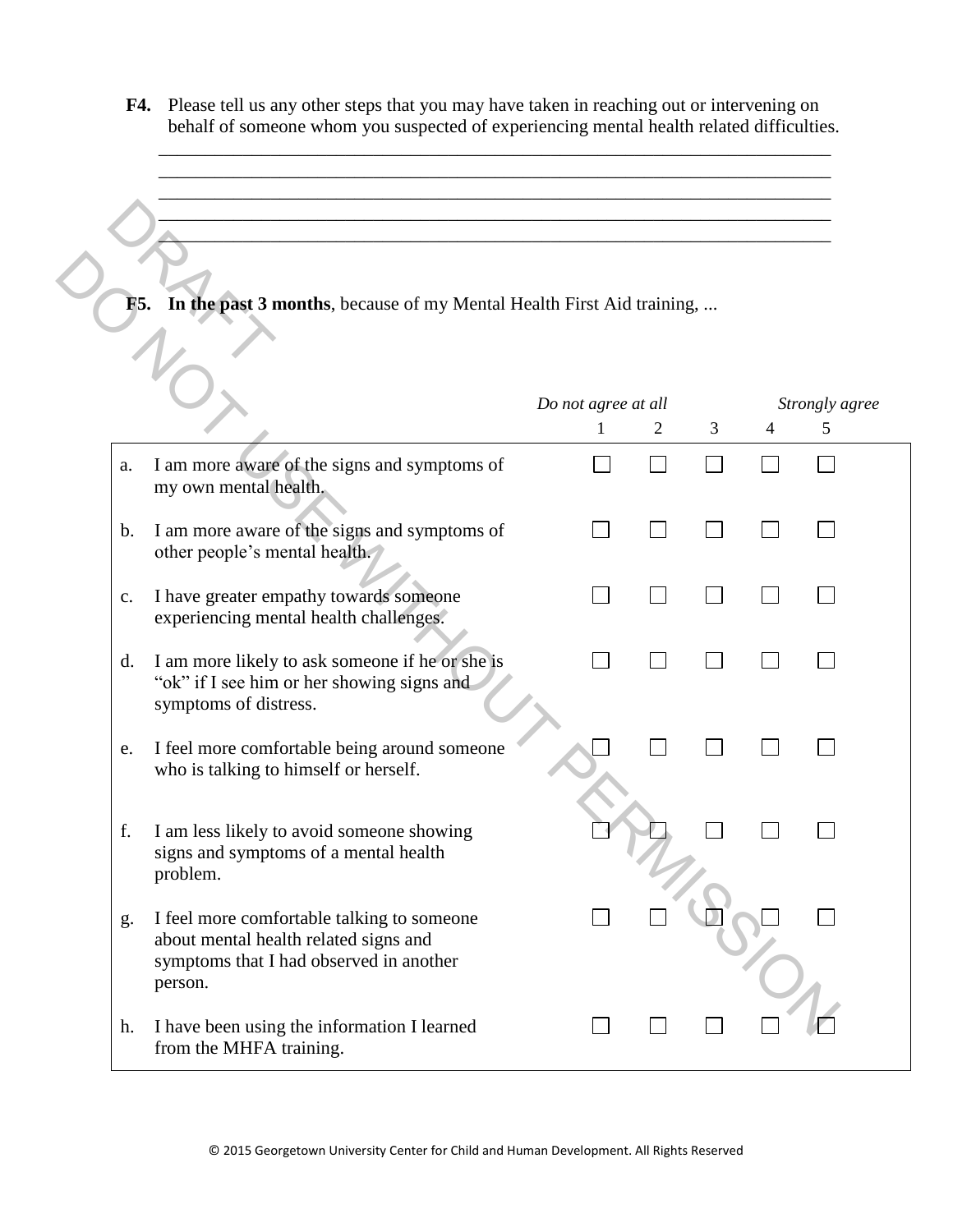**F6.** Specifically how has the MHFA training enabled you to assist someone experiencing a mental health problem?

 \_\_\_\_\_\_\_\_\_\_\_\_\_\_\_\_\_\_\_\_\_\_\_\_\_\_\_\_\_\_\_\_\_\_\_\_\_\_\_\_\_\_\_\_\_\_\_\_\_\_\_\_\_\_\_\_\_\_\_\_\_\_\_\_\_\_\_\_\_\_\_\_ \_\_\_\_\_\_\_\_\_\_\_\_\_\_\_\_\_\_\_\_\_\_\_\_\_\_\_\_\_\_\_\_\_\_\_\_\_\_\_\_\_\_\_\_\_\_\_\_\_\_\_\_\_\_\_\_\_\_\_\_\_\_\_\_\_\_\_\_\_\_\_\_ \_\_\_\_\_\_\_\_\_\_\_\_\_\_\_\_\_\_\_\_\_\_\_\_\_\_\_\_\_\_\_\_\_\_\_\_\_\_\_\_\_\_\_\_\_\_\_\_\_\_\_\_\_\_\_\_\_\_\_\_\_\_\_\_\_\_\_\_\_\_\_\_  $\blacktriangle$  . The contract of the contract of the contract of the contract of the contract of the contract of the contract of the contract of the contract of the contract of the contract of the contract of the contract of the c \_\_\_\_\_\_\_\_\_\_\_\_\_\_\_\_\_\_\_\_\_\_\_\_\_\_\_\_\_\_\_\_\_\_\_\_\_\_\_\_\_\_\_\_\_\_\_\_\_\_\_\_\_\_\_\_\_\_\_\_\_\_\_\_\_\_\_\_\_\_\_\_

Specifically, what were the most useful aspects of the Mental Health First Aid training?  $\Box$ R. Specifically, w

 $\overline{\phantom{a}}$  $\mathcal{L}=\left\{ \begin{array}{cc} 0 & 0 & 0 \\ 0 & 0 & 0 \\ 0 & 0 & 0 \\ 0 & 0 & 0 \\ 0 & 0 & 0 \\ 0 & 0 & 0 \\ 0 & 0 & 0 \\ 0 & 0 & 0 \\ 0 & 0 & 0 \\ 0 & 0 & 0 \\ 0 & 0 & 0 \\ 0 & 0 & 0 \\ 0 & 0 & 0 & 0 \\ 0 & 0 & 0 & 0 \\ 0 & 0 & 0 & 0 \\ 0 & 0 & 0 & 0 \\ 0 & 0 & 0 & 0 & 0 \\ 0 & 0 & 0 & 0 & 0 \\ 0 & 0 & 0 & 0 & 0 \\ 0$  $\overline{\phantom{a}}$  $\overline{\phantom{a}}$  ,  $\overline{\phantom{a}}$  ,  $\overline{\phantom{a}}$  ,  $\overline{\phantom{a}}$  ,  $\overline{\phantom{a}}$  ,  $\overline{\phantom{a}}$  ,  $\overline{\phantom{a}}$  ,  $\overline{\phantom{a}}$  ,  $\overline{\phantom{a}}$  ,  $\overline{\phantom{a}}$  ,  $\overline{\phantom{a}}$  ,  $\overline{\phantom{a}}$  ,  $\overline{\phantom{a}}$  ,  $\overline{\phantom{a}}$  ,  $\overline{\phantom{a}}$  ,  $\overline{\phantom{a}}$ 

**F8.** Specifically, what were the least useful aspects of the Mental Health First Aid training?



 $\left\{ \sum_{i=1}^n x_i, x_i \in \mathbb{R}^N \right\}$ 

G. YOUR EXPERIENCE WITH MENTAL HEALTH PROBLEMS

### **We would like to know about your experience of mental health problem(s) in everyday life.**

**G1.** Have you ever experienced a personal mental health problem(s)?  $\Box$ Yes  $\Box$ No

| $ $ $ $ Yes     |                                                                                          |
|-----------------|------------------------------------------------------------------------------------------|
|                 |                                                                                          |
| $\Box$ Not sure |                                                                                          |
|                 |                                                                                          |
|                 | G2. To your knowledge, has anyone in your family experienced a mental health problem(s)? |
| $\Box$ Yes      |                                                                                          |
|                 |                                                                                          |

- **G3.** To your knowledge, have any of your friends, co-workers, or neighbors experienced a mental health problem(s)?
- Yes  $\Box$ No